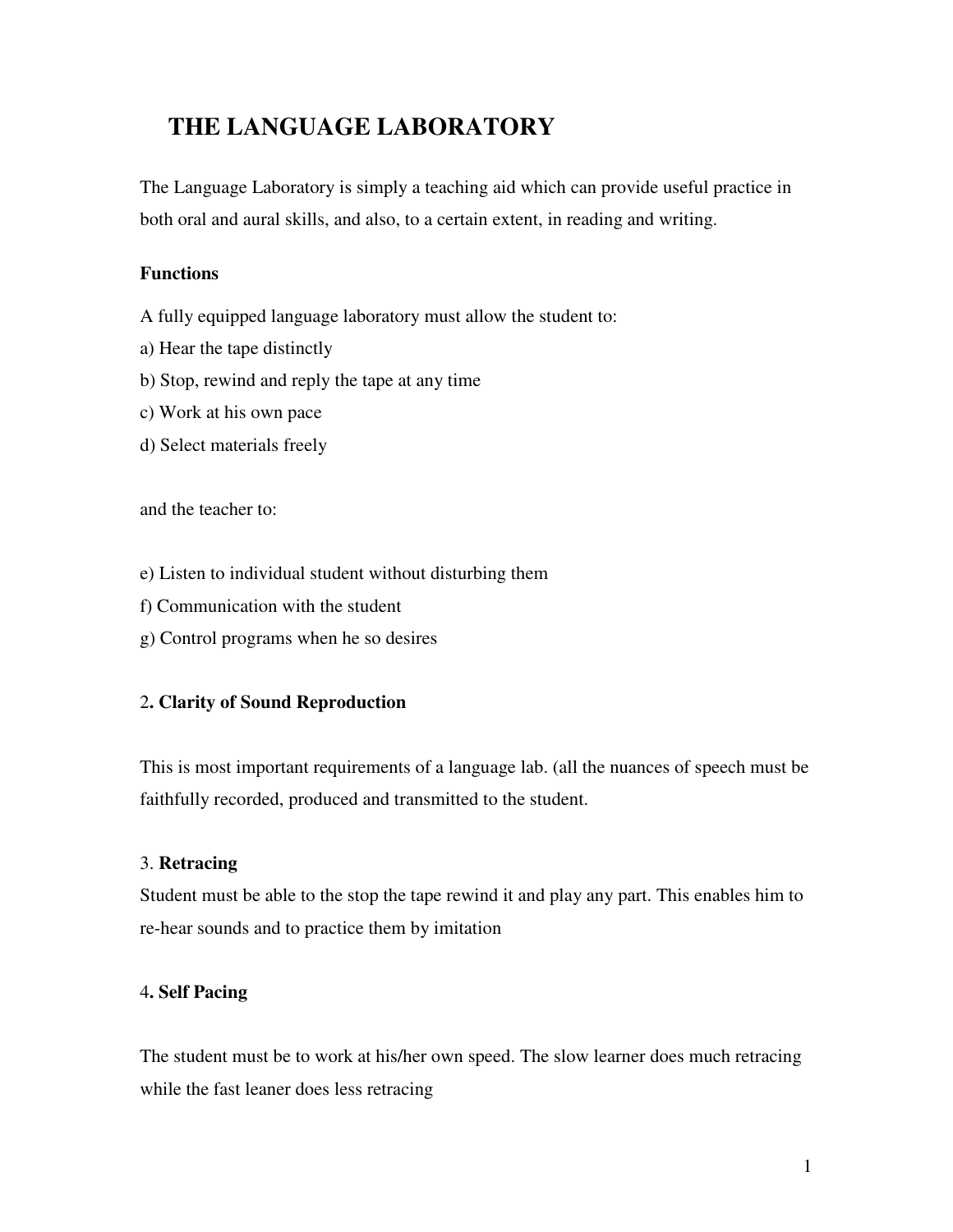## 5 **Material Selection**

In basic (broadcast) laboratory, the choice of tapes (or video programmes) is solely at the discretion the teacher. In other lab operations (library operations), the student may select and use tape individually.

#### 6 **Monitoring**

Monitoring is done for the following purpose:

- a) to correct error in procedure.
- b) to correct linguistic errors, and
- c) to evaluate and grade

### 7 **Intercoms**

The teacher must be able to communication with any individual student to make comment or corrections.

## 8 **Program Control**

The equipment should provide facility for broadcasting to all student and to switch any program being played.

## 9 **Console**

This is the control containing one or more tape decks sources to play tape to the whole class. it also has the following switches:

a) Distribution switches to direct the recorded programs to selection student booths

c) Intercom switches to permit a two–way conversation with any individual student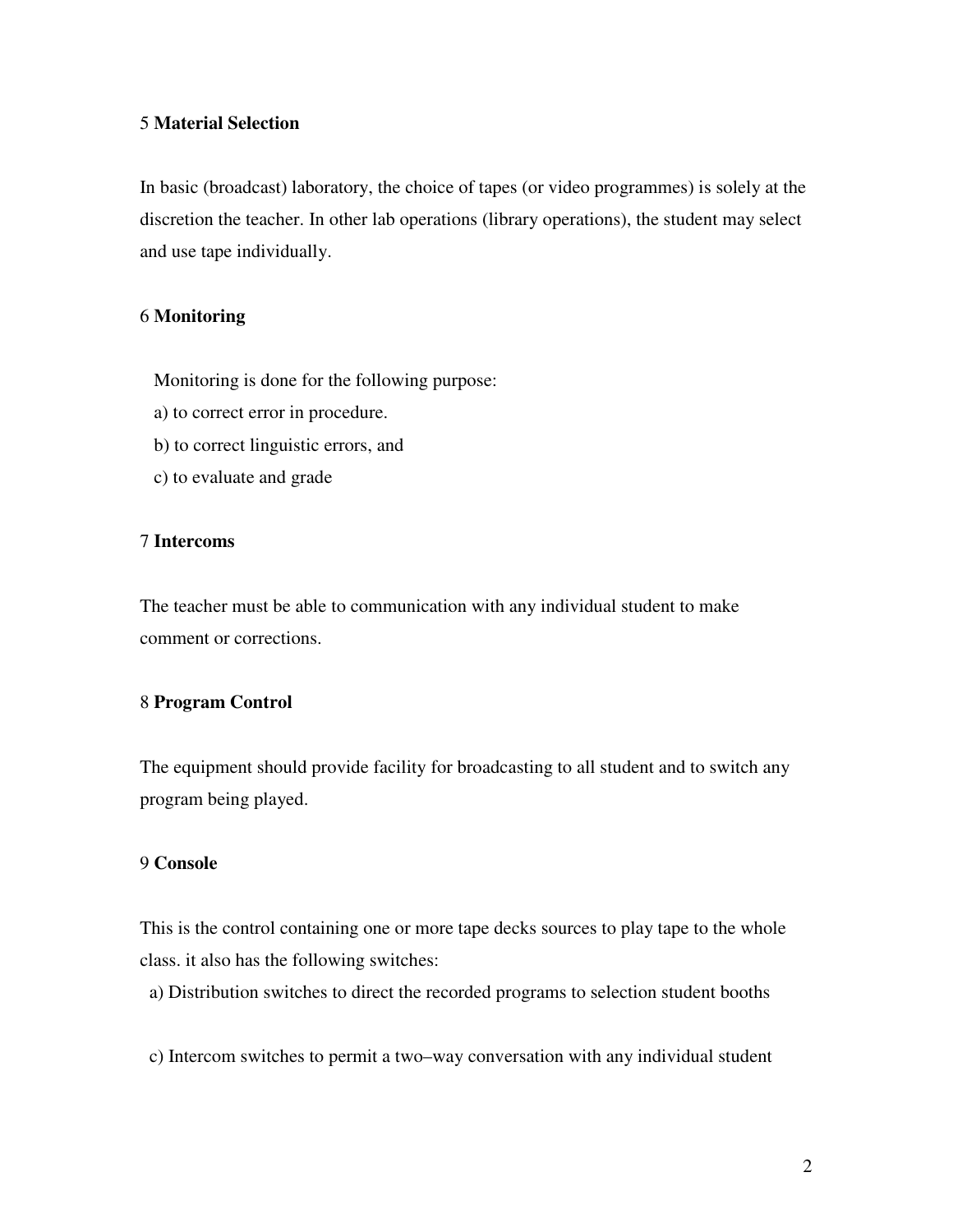d) group-call switches for announcement to all students who are listening to a particular tape. The switches is also called program-call

 e) all-call switch: for announcements to all students in the laboratory, regardless of the nature of the program to which they are listening

#### 10 **Basic Equipment for Students**

Each student has

(a) headset (earphone and a microphone)

(b) a booth or semi-private enclose and

(c) a tape recorder

#### **LABORATORY OPERATIONS**

There are three major forms of language laboratories. These are:

a) broadcast (group study): basic system least expensive, and usable either in a classroom or in a conventional lab.

In this operation, one tape is broadcast to all student, all hear and respond at the same time, with no opportunity to stop the tape and repeat difficult parts. This is called lockstep learning.

b) Library (student handle tape or cassettes): the operation enables a student to select one of hundreds of tape; it permits true self-pacing and self-correction by retracing In this operation, individualility of study is the keynote; a student may complete one lesson and obtain another at will.

c) Combination  $(=(a) + (b)$  broadcast plus some individual recorders) The most frequently used combination is the broadcast plus library-tape operation. This operation permits the full laboratory to be used for broadcast drills using sources, because the row of booths having recorders is also connected into the broadcast network.